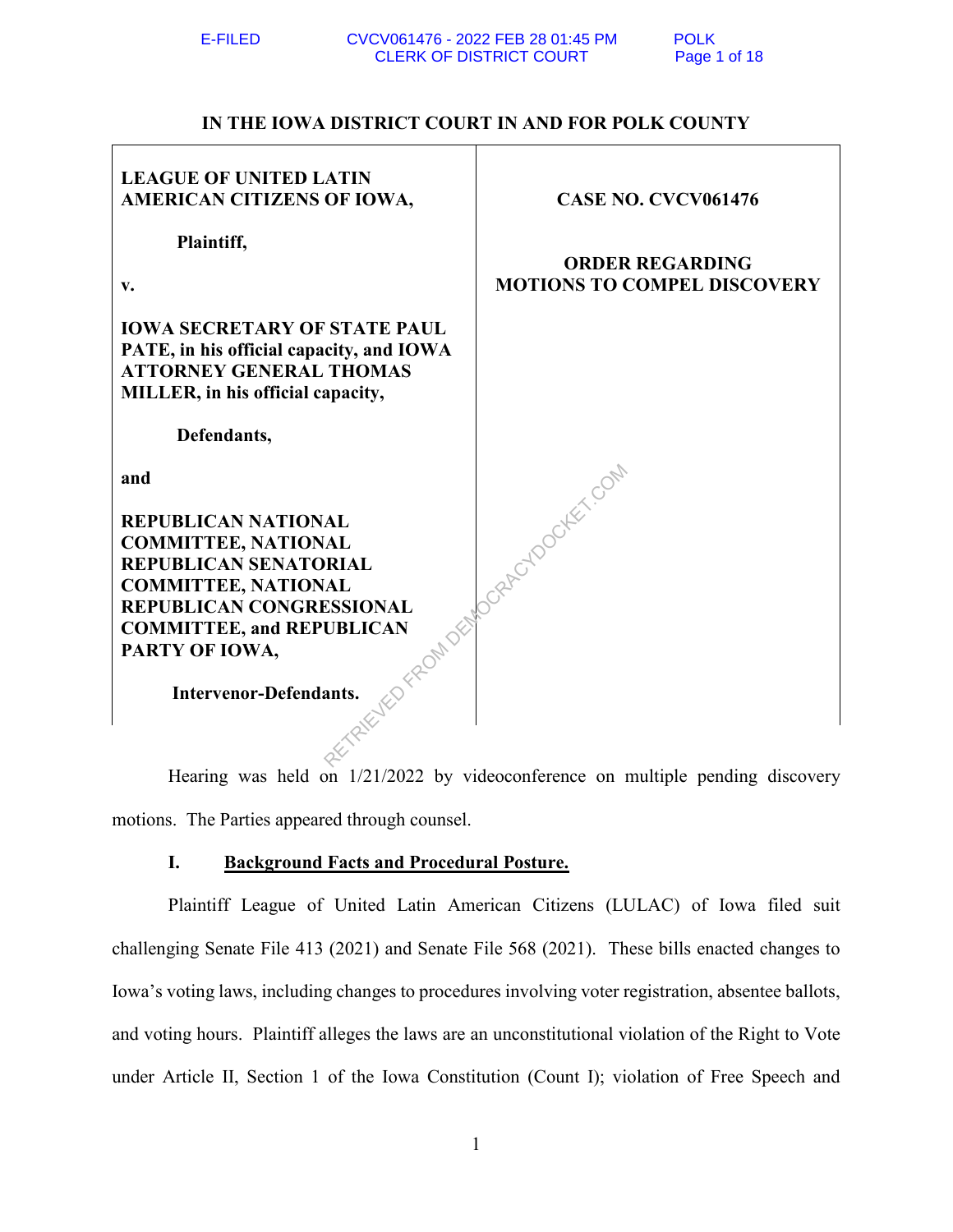### E-FILED CVCV061476 - 2022 FEB 28 01:45 PM CLERK OF DISTRICT COURT Page 2 of 18

Association under Article I, Section 7 of the Iowa Constitution (Count II); violation of Equal Protection under Article I, Section 6, of the Iowa Constitution (Count III); and Viewpoint Discrimination in violation of Article I, Sections 6 and 7 of the Iowa Constitution (Count IV). The Republican Party of Iowa and various Republican National Committees intervened (Intervenors).

LULAC served discovery on the Intervenors and served subpoenas on certain non-party Legislators. The Intervenors and Legislators object to discovery and have asserted various privileges.

# **II. Motion to Compel Legislator's Responses to Subpoena.**

LULAC served document subpoenas on non-party Legislators: Senators Jim Carlin, Chris Cournoyer, Adrian Dickey, Jason Schultz, Roby Smith, Dan Zumbach, and Zach Whiting and Representatives Brook Boden, Bobby Kaufmann, Carter Nordman, and Jeff Shipley (collectively Legislators). The subpoenas seek production of communications regarding SF 413, SF 568, and/or HF 590 with anyone who is not a legislator. Legislator is defined to include the Legislators' employees, staff, agents, and representatives: therefore, the subpoenas do not seek communications internal to a Legislator's staff. The Legislators have refused to respond to the subpoenas and have invoked legislative privilege and the privacy interests of the third parties with whom they communicated about SF 413, SF 568, and/or HF590, citing Article I, Section 20 of the Iowa Constitution. The Legislators have not collected responsive documents or prepared a privilege log and, instead, ask for a generalized ruling preventing any discovery. ment subpoenas on non-party Legislators<br>Jason Schultz, Roby Smith, Dan Zumb<br>en, Bobby Kaufmann, Carter Nordman, a<br>seek production of communications rega<br>is not a legislator. Legislator is defined<br>and representatives: there

## **A. Legislative Privilege.**

The Legislators assert a legislative privilege exists that shields the requested discovery. This Court finds that a legislative privilege exists, but also finds that the privilege is qualified.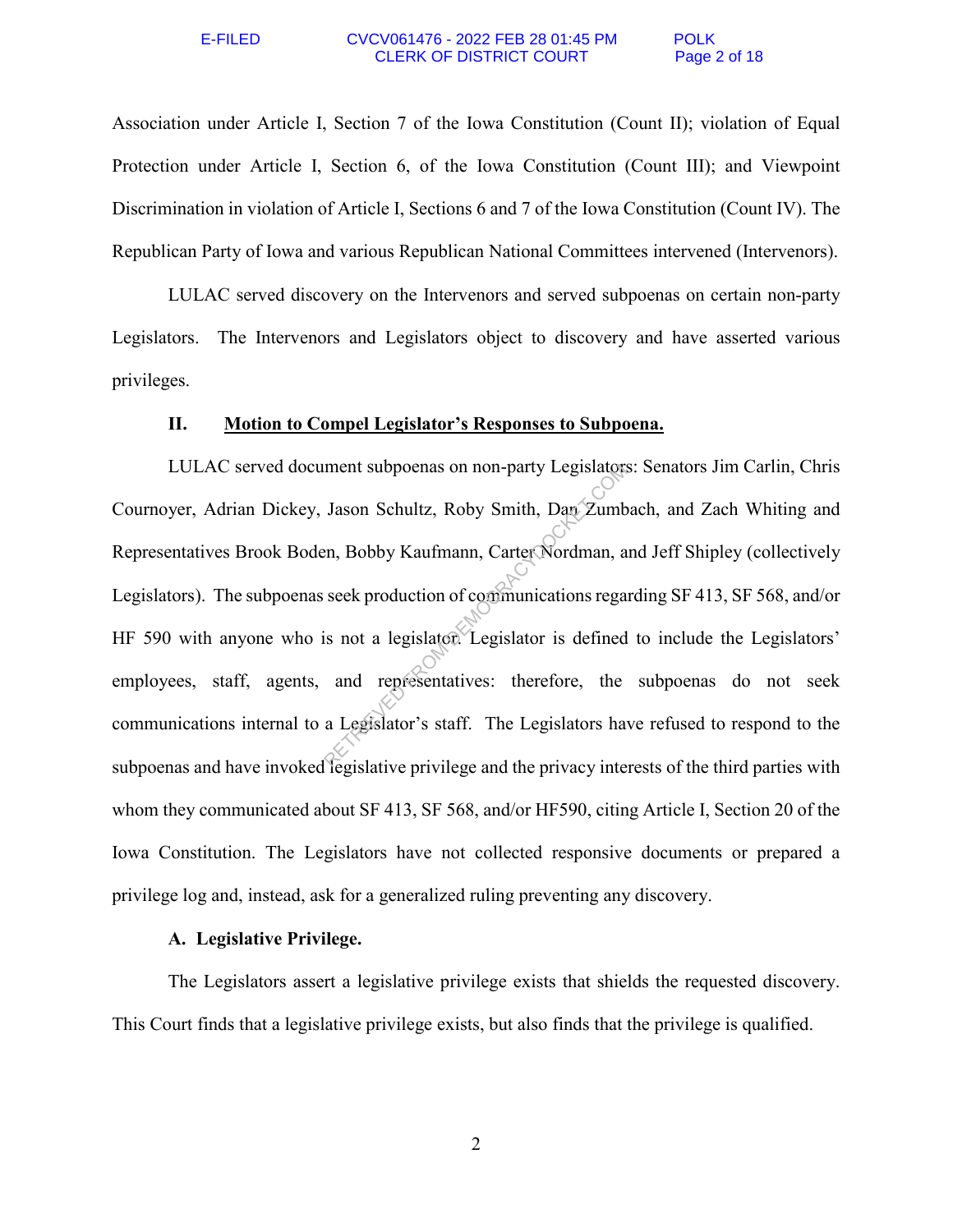### E-FILED CVCV061476 - 2022 FEB 28 01:45 PM CLERK OF DISTRICT COURT Page 3 of 18

Federal legislators are protected by the Speech and Debate Clause in the U.S. Constitution. (U.S. Const. Art. I, §6). However, by its terms, that clause protects only federal legislators. Benisek v. Lamone, 241 F.Supp.3d 566, 573 (D. Md. 2017). Federal Courts have developed a common law legislative immunity and legislative privilege that protects state legislators. Id. Under federal common law, state legislators are immune from civil liability based on actions taken in "the sphere of legitimate legislative activity." Id. (citing Tenney v. Brandhove, 341 U.S. 367, 376 (1951)). Legislative immunity is not at issue here, as LULAC does not seek any civil liability against the Legislators.

Federal common law also recognizes a qualified legislative privilege for state legislators. "While legislative privilege is undoubtedly robust, the Supreme Court's decisions make clear that the privilege does not *absolutely* protect state legislative officials from discovery into communications made in their legislative capacity. Benisek, 241 F. Supp. 3d at 574 (emphasis in original). Therefore, Federal Courts "balance the significance of the federal interests at stake against the intrusion of the discovery sought and its possible chilling effect on legislative action." Id. at 574. Federal Courts apply a five-factor standard that evaluates: 1) the relevance of the evidence sought, 2) the availability of other evidence, 3) the seriousness of the litigation, 4) the role of the State, as opposed to individual legislators in the litigation, and 5) the extent to which the discovery would impede legislative action. Id. at 575. The is undoubtedly robust, the Supreme Cour<br>
bsolutely protect state legislative official<br>
discussion of the significance of the significance of the significance of the<br>
discovery sought and its possible chilling<br>
apply a

The Iowa Constitution does not have a corollary to the Speech and Debate Clause of the Federal Constitution. However, common law, as well as the separation of powers enshrined in the Iowa Constitution, require recognition of a legislative privilege. See Tenney, 341 U.S. at 372-76 (identifying roots of common law legislative privilege); Iowa Const. Art. III, §1 ("The powers of the government of Iowa shall be divided into three separate departments—the legislative, the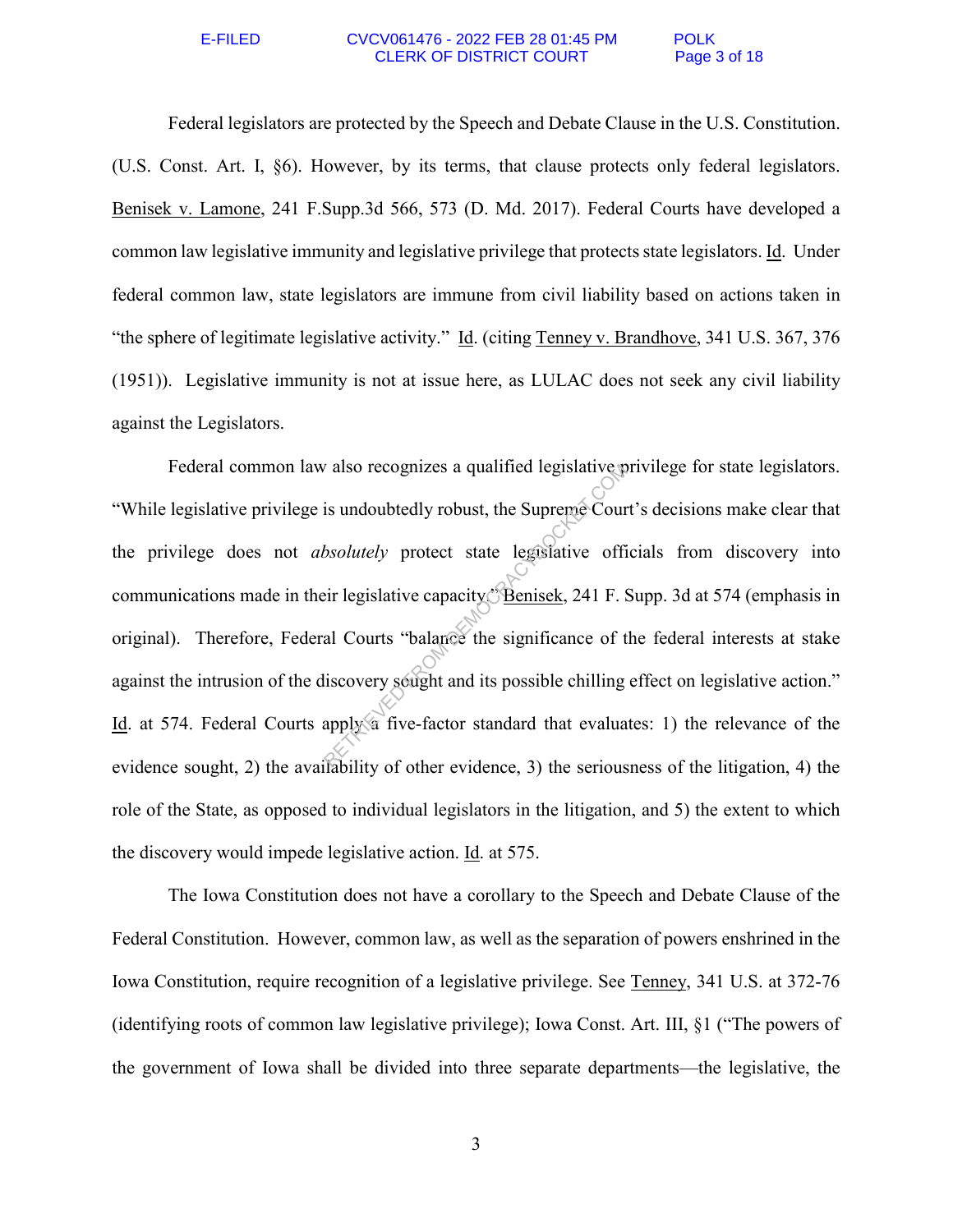### E-FILED CVCV061476 - 2022 FEB 28 01:45 PM POLK CLERK OF DISTRICT COURT Page 4 of 18

executive, and the judicial: and no person charged with the exercise of powers properly belonging to one of these department shall exercise any function appertaining to either of the others, except in cases hereinafter expressly directed or permitted."). In League of Women Voters of Florida v. Florida House of Representatives et al, 132 So.3d 135 (Fla. 2013) the Florida Supreme Court recognized a qualified legislative privilege based on the separation of powers, despite the lack of a speech and debate clause in the Florida Constitution. League of Women Voters of Florida, 132 So.3d at 145-46. The Florida Supreme Court further held, however, that such privilege is qualified when balancing against "another compelling, competing interest." Id. at 146 ("Although separation of powers principles require deference to the Legislature in refusing to provide compelled testimony in a judicial action, we emphasize that the legislative privilege is not absolute.").

There are two steps to a legislative privilege analysis: first, whether the information sought falls within the scope of the privilege, and second, whether the purposes underlying the legislative privilege are outweighed by a compelling, competing interest. League of Women Voters of Florida, 132 So.3d at 147. re deference to the Legislature in reader<br>
in , we emphasize that the legislative privile<br>
o a legislative privilege analysis: first, wh<br>
privilege, and second whether the purpos<br>
y a compelling, competing interest. Let

# **i. Applicability of Legislative Privilege.**

LULAC asserts that it seeks communication only between Legislators and non-legislators. LULAC defined Legislators to include their staff, so the issue of the Legislators freedom to debate ideas within their staff is not implicated. See Benisek, 241 F.Supp.3d 577 (noting that legislatorstaff communications may test the soundness of ideas by positing wide-ranging positions, but ultimately finding the competing interest compelled production of such communications in that case). The preliminary question here is whether Legislators' communications with individuals who are not other legislators or staff members are encompassed by the legislative privilege.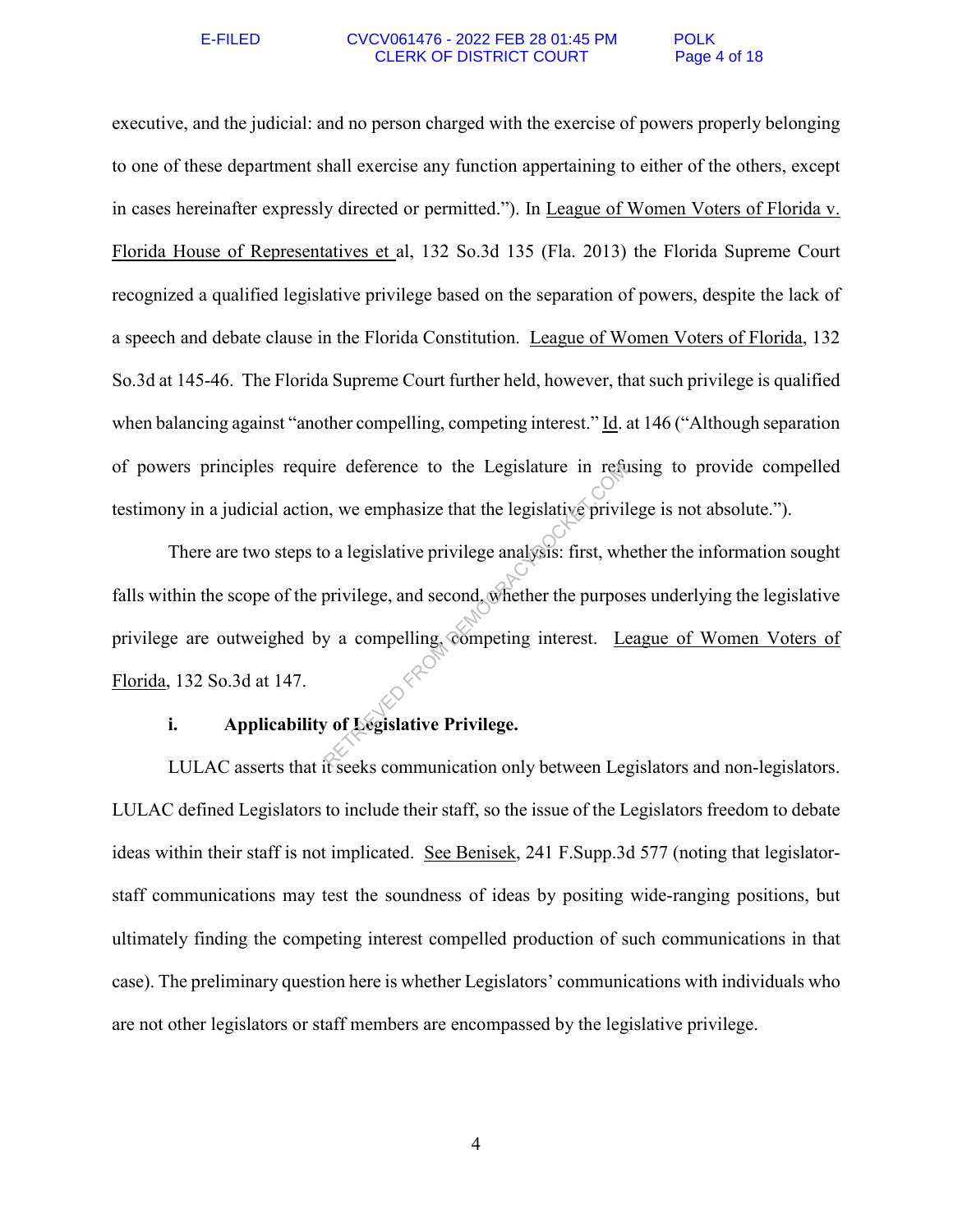### E-FILED CVCV061476 - 2022 FEB 28 01:45 PM POLK CLERK OF DISTRICT COURT Page 5 of 18

Some federal caselaw suggests that communications with third parties cannot be protected by legislative privilege. See Rodriguez, 280 F.Supp.2d at 101 ("a conversation between legislators and knowledgeable outsiders, such as lobbyists, to mark up legislation [is] a session for which no one could seriously claim privilege.); Committee for a Fair and Balanced Map v Illinois State Board of Elections, 2011 WL 4837508, at \*10 (N.D. Ill. Oct. 12, 2011) (holding communications between non-parties and outsiders, including lobbyists and the Democratic Congressional Campaign Committee were not protected by the legislative privilege).

Some more recent decisions have taken a more nuanced approach. See Bethune-Hill v. Virginia State Bd. of Elections, 114 F.Supp.3d 323 (E.D.Va. 2015) ("[W]hether the privilege should ... extend in varying concentric degrees to third parties (is a question] to be addressed with the qualified balancing analysis rather than with any kind of 'per se' rule."); Puente Arizona v. Arpaio, 314 F.R.D. 664, 670 (D. Ariz. 2016) (holding emails with third-parties, lobbyists, and constituents were in connection with bona fide legislative activity and, therefore, legislative privilege was applicable); Edwards v. Vesilind, 790 S.E.2d 469, 483 (Va. 2016) (analyzing communications of third-parties based on whether the third party was acting as an "alter ego" to legislators or providing unsolicited communications and rejecting lower court's blanket conclusion that, as a matter of law, communications between legislators and third parties cannot be protected by legislative privilege). FROM DEMONSIONS, 114 F.Supp.3d 323 (E.D.Va. 2018)<br>
concentric degrees to third parties (is a qu<br>
ysis rather than with any kind of 'per se<br>
(0 (D. Ariz. 2016) (holding emails with<br>
ction with bona fide legislative activity

Here, LULAC seeks Legislators' communications about the consideration and enactment of laws: Senate File 413 (2021), Senate File 568 (2021), and proposed HF 590. Even if communications were held with third-parties (non-legislators and non-staff members), they were generally part of the Legislators' legislative process. Therefore, the Court finds that the qualified legislative privilege will apply, subject to the balancing of competing interests.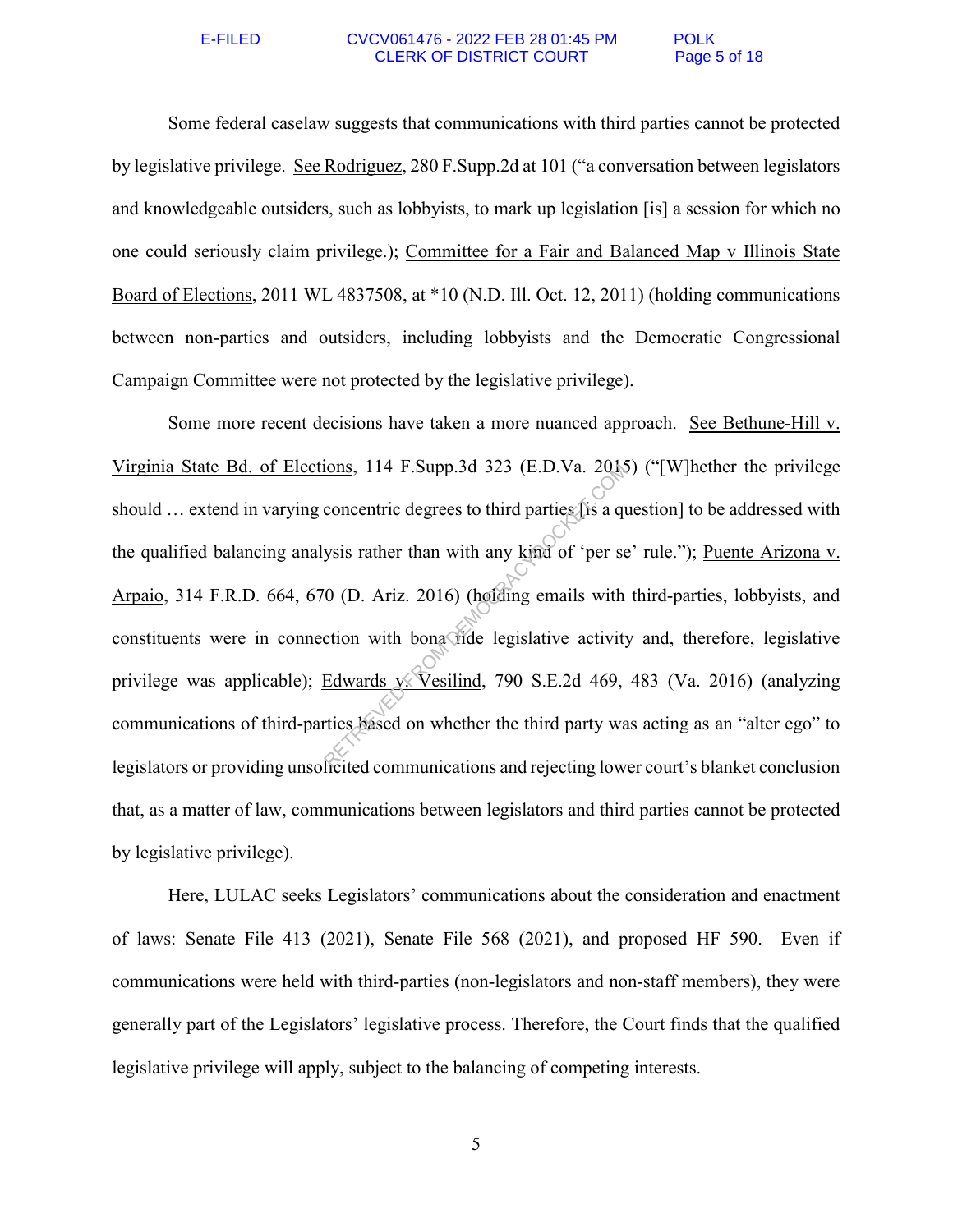## **ii. Balancing of Interests.**

The federal common law has established a five-factor balancing test that this Court finds persuasive.

## **1) Relevance.**

The first factor is the relevance of the evidence sought. Generally, an individual legislator's opinion on the interpretation of a statute and the legislative intent is not admissible. "Accordingly we are usually unwilling to rely upon the interpretations of individual legislators for statutory meaning." Iowa State Ed. Association-Iowa Higher Ed. Ass'n v. Public Employment Relations Bd., 269 N.W.2d 446 (Iowa 1978) (declining to discuss or rely on testimony of legislators and turning to traditional tools of statutory construction).

Here, some of Plaintiff's claims allege a discriminatory intent to pass laws targeting a particular group of citizens. Count IV alleges a violation of Equal Protection and Free Speech under the Iowa Constitution, alleging the SF413 and SF 568 target "individuals who are more likely to vote for Democratic Party candidates, including Latino voters and other voters of color."  $(6/10/2021 \t2<sup>nd</sup>$  Am. Pet.  $(105)$ . This claim alleges the Legislature's intent was to impose unjustified barriers on those groups' ability to vote and participate in the political process. (Id. ¶¶ 105-06). RETRIEVED (declining to discuss or rely one)<br>
f statutory construction).<br>
tiff's claims allege a discriminatory into<br>
Count IV alleges a gridation of Equal<br>
1, alleging the SEA13 and SF 568 target<br>
certains alleges the Leg

The claim at issue in Count IV is not based on the interpretation of the statutes, but instead, a claim against the law-making process itself. Therefore, legislative intent is relevant to this type of claim. "Unlike other cases, where the deliberative process or the legislative privilege may be employed to prevent the government's decision-making process from being swept up unnecessarily into the public domain, this is a case where the decisionmaking process is the case." Bethune-Hill v. Virginia State Bd. of Elections, 114 F. Supp.3d 323 (E.D. Va. 2015) (citing Comm.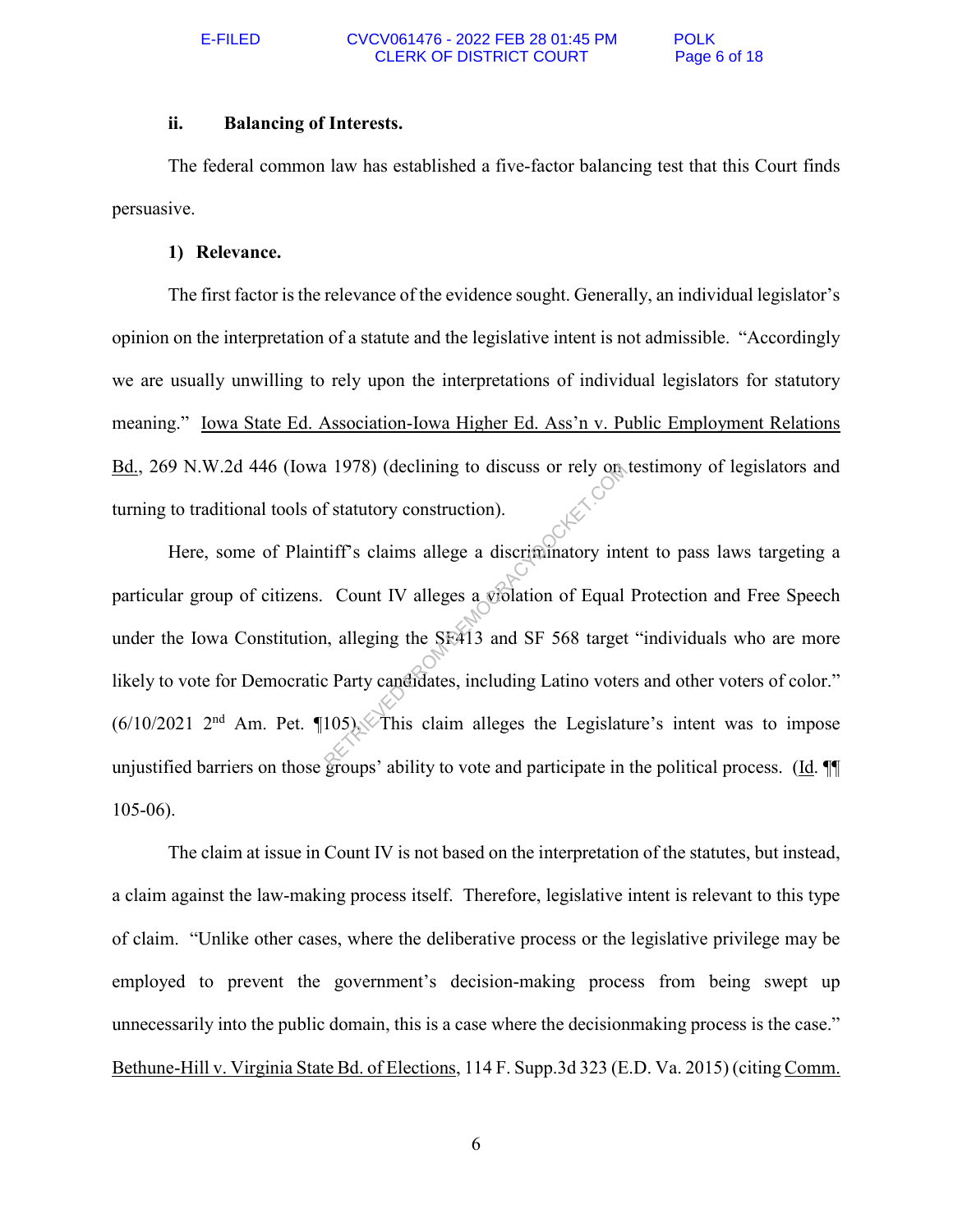For a Fair & Balanced Map v. Illinois State Board of Elections, 2011 WL 4837508 (N.D. Ill. Oct. 12, 2011)).

"In an Equal Protection Clause case, proof of a legislative body's discriminatory intent is relevant and extremely important as direct evidence." Bethune-Hill, 114 F. Supp. 3d at 339. Further, recent Federal Court decisions have recognized that a claim of legislative action taken with "the purpose and effect of burdening a group of voters' representational rights" can be analyzed within the framework of First Amendment's free speech protections. Shapiro v. McManus, 203 F. Supp. 3d 579, 596 (D. Md. 2016). Shapiro recognizes a claim for a law drafted with the specific intent to impose a burden on a citizen because of the political party with which they are affiliated. Id. (denying motion to dismiss claim brought by Republican Maryland voters alleging redistricting done with the purpose of diluting their votes based on political expression/party registration violates the First Amendment). In the context of Shapiro, the burden was in the form of vote dilution. Here the alleged burdens are the alleged restriction or elimination of voting methods disproportionately used by a certain group of citizens. (6/10/21 2d. Am. Pet. at ¶105). This analysis under a free speech framework requires proof of specific intent. Therefore, the relevance factor weighs in favor of granting discovery. a burden on a citizen because of the<br>
ring motion to dismiss claim brought by<br>
with the purpose of difulting their<br>
violates the First Amendment). In the co<br>
in Seventher and the alleged burdens are the alleged<br>
tionately

The Parties' briefing makes some references to the ultimate standards applicable to the Plaintiff's claims. This ruling makes no decision regarding admissibility of evidence. It appears there is disagreement between the Parties regarding the parameters of Plaintiff's claims and the applicable legal standards. At this stage in the case, it would be inappropriate for the Court to announce, in the abstract, conclusions regarding legal standards that have not been fully briefed. Therefore, decisions about future admissibility and confidential treatment of documents at trial will be addressed in future proceedings. See Nashville Student Organizing Committee v. Hargett,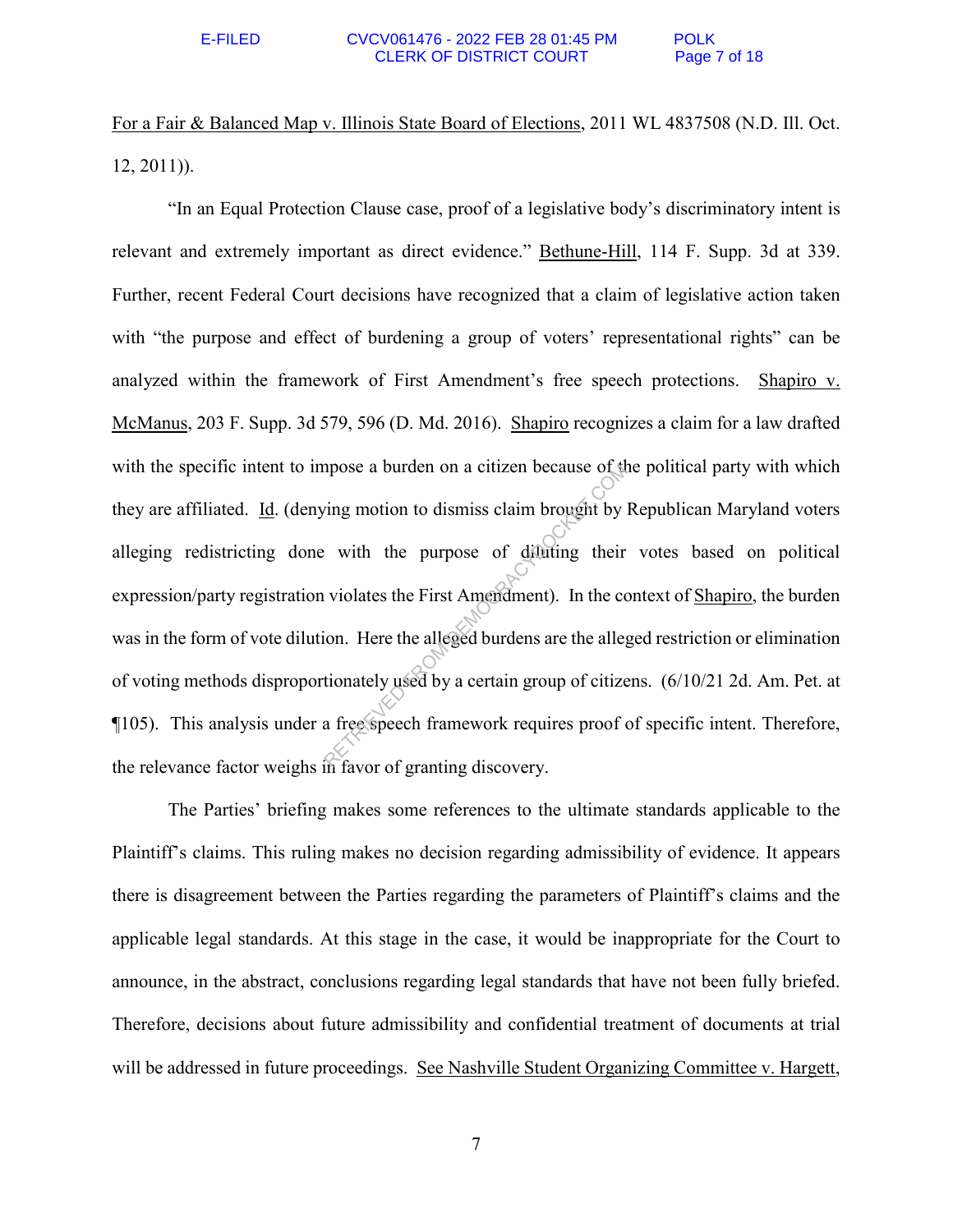123 F. Supp. 3d 967 (2015) (Allowing discovery under an "attorney eyes only" protective order and noting that the decision as to admissibility "will likely turn on the applicable legal standard(s), how probative the testimony is relative to that standard (or standards), and the degree to which the testimony intrudes upon legislative deliberations. Under the circumstances of this case, these are considerations that are not suitable for resolution in the abstract.").

# **2) Availability of other evidence.**

The Legislators have not identified other means of obtaining this information. Legislator's communications seem likely to be a primary source of determining whether the laws at issue were enacted with discriminatory intent. "[A]s numerous district courts have stated, the practical reality is that officials seldom, if ever, announce that they are pursuing a course of action because of an invidious discriminatory intent (as opposed to a legitimate policy reason)." Nashville Student Organizing Committee v. Hargett, 123 F. Supp. 3d 967, 970 (M.D. Tenn. 2015). This factor weighs in favor of discovery. The TRIET COURTS has<br>
The TRIET COURTS And the USE of the USE of the USE of the USE of the USE<br>
TRIET CASE OF THE USE OF THE USE OF THE RETRIEVED OF THE RETRIEVED OF THE RETRIEVED OF THE RETRIEVED OF CONTROL OF CHILD CASE.

## **3) Seriousness of the litigation.**

The claims at issue here invoke the important public right of voting and whether voting has been burdened for certain groups of citizens based on discriminatory intent. Although most of the caselaw addresses federal interests in voting rights, the significance of the public interest is equally serious when based on state constitutional claims. The claims here are based on Iowa constitutional provisions securing the right to vote, the right to free speech and association, and the right to equal protection. Whether secured by federal or state constitutional provisions, voting remains of fundamental importance in our state constitutional system. "Voting is a fundamental right in Iowa, indeed in the nation." Chiodo v. Section 43.24 Panel, 846 N.W.2d 845, 848 (Iowa 2014). Courts emphasize the unique importance of voting rights in a representative system. "The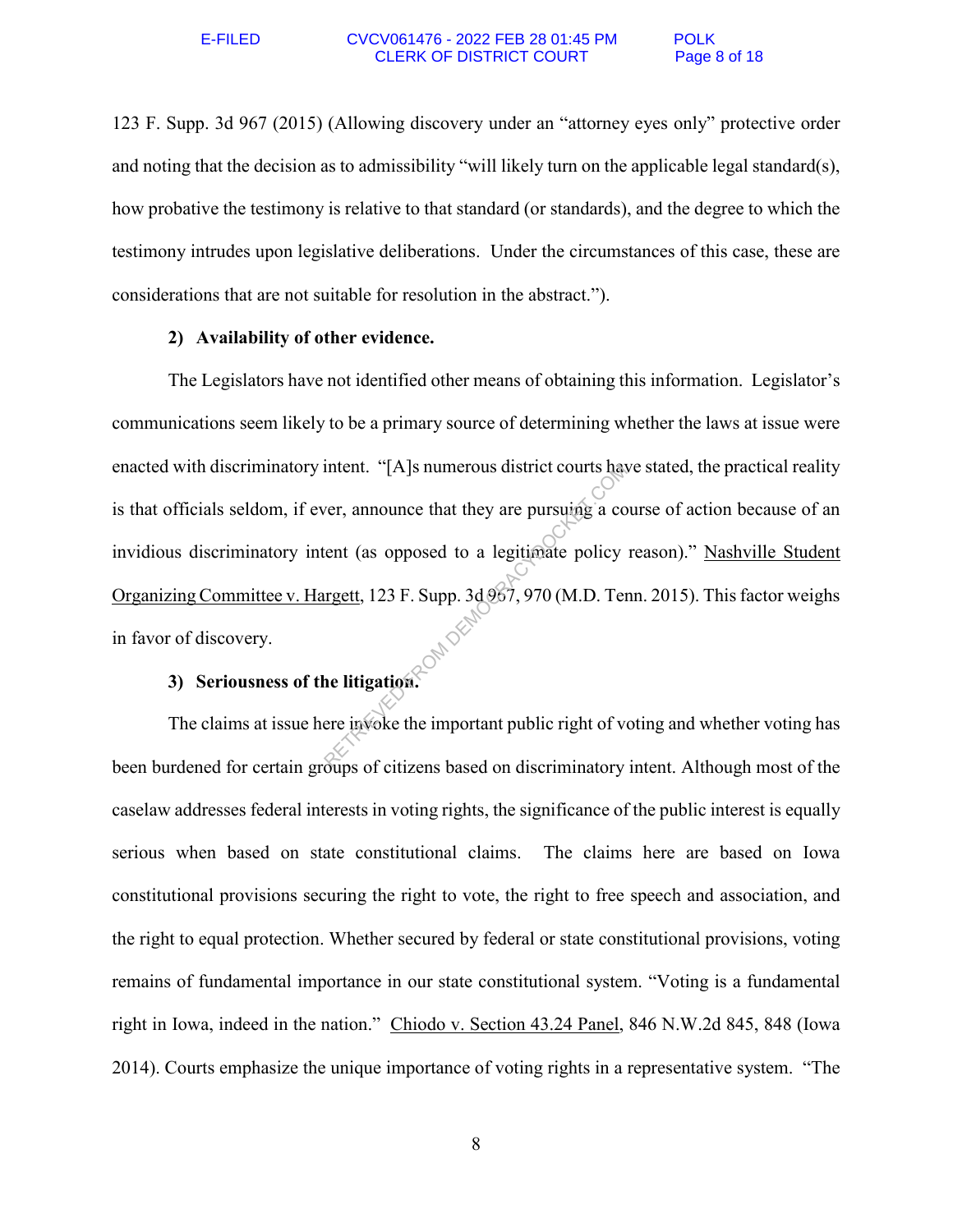### E-FILED CVCV061476 - 2022 FEB 28 01:45 PM POLK CLERK OF DISTRICT COURT Page 9 of 18

right to vote is found at the heart of representative government and is preservative of other basic civil and political rights." Id. "Few issues could be more serious to preserving our system of representative democracy." Benisek, 241 F. Supp. 3d at 576 (allowing discovery of legislative communications in case where the Republican plaintiffs alleged redistricting plan purposefully diluted Republican voters in Maryland). Here, "the issues presented also implicate – as do redistricting cases – the potential that a majority political party has attempted to entrench its own power by limiting the ability of certain voters to influence (or, here, participate in) the election process." Nashville Student Organizing Committee, 123 F. Supp. 3d at 971 (allowing discovery in case alleging Tennessee passed a law intended to suppress the voting rights of Tennessee college students). This factor weighs in favor of discovery.

# **4) Role of the state, as opposed to individual legislators**

The fourth factor considers whether individual legislators are the targets of litigation. Here, the Legislators are not parties to the ligation. Instead, Plaintiff has filed suit against State officials in the executive branch in their official capacity. The Legislators "have no personal stake in the litigation and face no direct adverse consequence if the plaintiffs prevail." See Benisek, 241 F. Supp. 3d at 576 (noting lack of personal stake or direct personal consequences to Democrat members of redistricting commission and legislators with regard to challenge to redistricting plan). Therefore, this factor weighs in favor of discovery. Sed a law intended to suppress the voting<br>
in favor of discovery.<br> **As opposed to individual legislators**<br>
siders whether individual legislators are t<br>
sto the ligation. This tead, Plaintiff has file<br>
heir official capacit

## **5) Extent to which discovery would impede legislative action.**

There remains a concern that discovery would impede the legislative process. "Because legislators bear significant responsibility for many of our toughest decisions, legislative immunity provides legislators with the breathing room necessary to make these choices in the public's interest without fear of undue judicial interference or personal liability." Bethune-Hill, 114 F.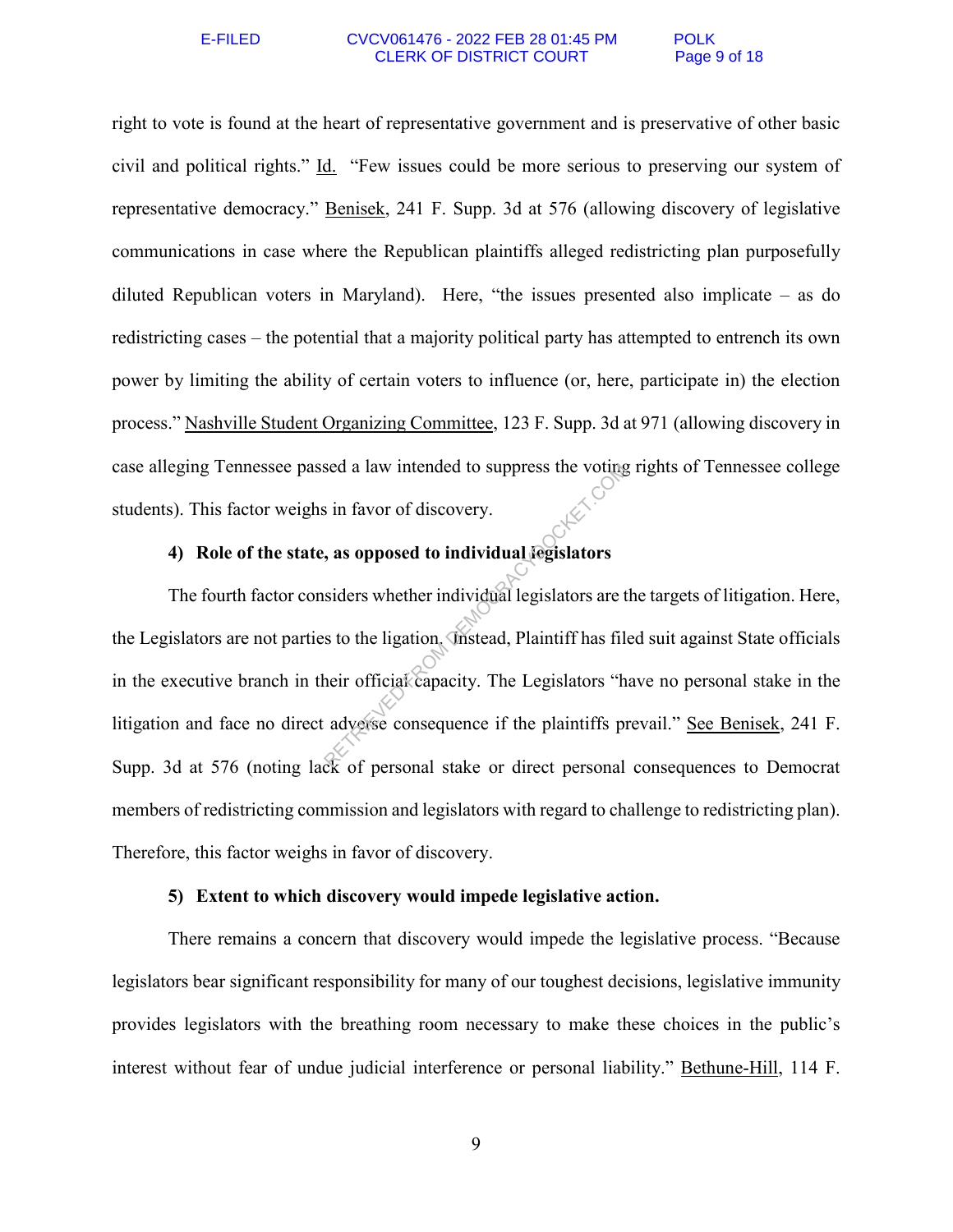### E-FILED CVCV061476 - 2022 FEB 28 01:45 PM POLK CLERK OF DISTRICT COURT Page 10 of 18

Supp. 3d at 332-33. "The state legislative privilege protects a 'distraction' interest—to guard legislators form the burdens of compulsory process—and a 'legislative independence' interest to encourage legislators to engage deeply in the legislative process and act boldly in the public interest without fear of personal consequence." Id. at 341.

Certainly the discovery sought here implicates both the distraction interest and the legislative interest. Therefore, this factor weighs against production. However, this Court finds these concerns can be mitigated and, when balanced against the other competing, serious interests, require production. The concerns are mitigated, first, by LULAC's commitment not to seek discovery of Legislator-Staff communications or Legislator-Legislator communications. Although in some cases courts have ordered disclosure of such communications, this category of communications is not at issue here. See e.g. Benisek, 241 F.Supp.3d at 576-77 (noting "weightier" concerns implicated by legislator-staff communications, yet allowing discovery to proceed). tatt communications or Legislator-4.<br>
rts have ordered disclosure of such comm<br>
issue here. <u>See e.g. Benisek</u>, 241 F.<br>
cated by legislator-staff communications<br>
here raise a fower interest in the legislative id to communi

The communications here raise a lower interest in the legislative privilege. "The legislative privilege is strongest as applied to communications among legislators and between legislators and their immediate aides." Bethune-Hill, 114 F. Supp.3d at 343. Further, the importance of the issues raised overrides the concerns of disruption and interference. See League of Women Voters of Florida, 132 So.3d at 148 (noting challengers seek to vindicate public and fundamental democratic right to elect representatives of their choice). As the Florida Supreme Court noted, if the Legislature alone is responsible for determining what may be shielded in discovery, in a case such as this, the legislature could "circumvent the constitutional standards regarding intent to favor or disfavor a political party or an incumbent by concealing evidence of that intent from the public." Id. at 149. Although the Florida constitution contains an explicit prohibition on political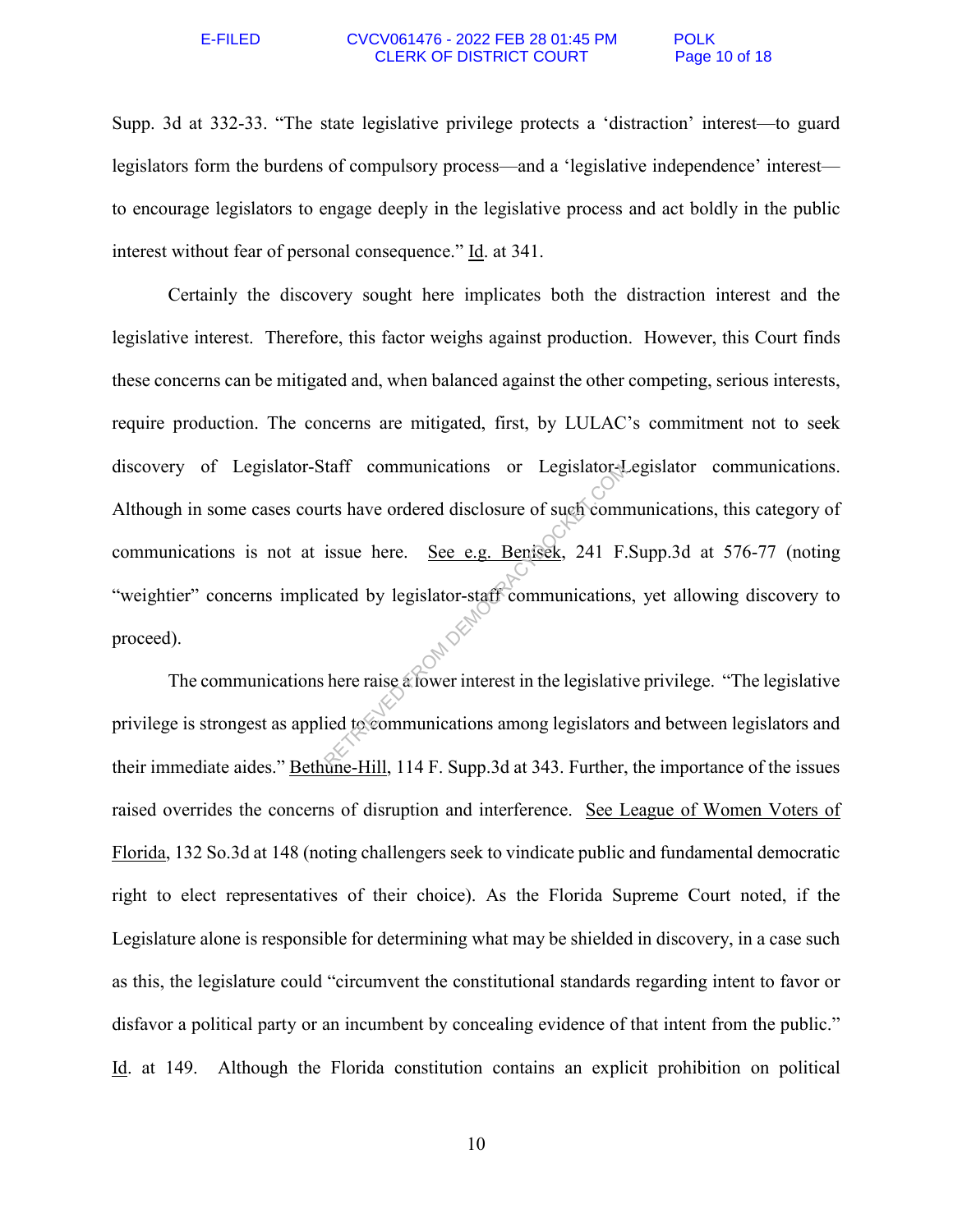### E-FILED CVCV061476 - 2022 FEB 28 01:45 PM POLK CLERK OF DISTRICT COURT Page 11 of 18

gerrymandering, here, the Plaintiff's claims are based on specific rights in the Iowa Constitution (right to vote, equal protection, free speech). Further, the legislative privilege urged by the Legislators is not explicitly referenced in the Iowa Constitution either.

"[T]his case is wholly unlike the traditional lawsuit challenging a statutory enactment, where the testimony of an individual legislator is not relevant to intent in statutory construction …" Id. at 151. A 'chilling effect' is of less concern if the type of communication to be chilled is one that is constitutionally prohibited. Id. at 151 (noting the purpose of the prohibition on partisan political gerrymandering and improper discriminatory intent is in fact to have a chilling effect on such actions). It is still likely that non-discriminatory communications or communications unrelated to the intent behind the challenged laws may be responsive to the discovery requests. However, the Court finds the interests of Legislators in those communications can be protected through the Protective Order entered below. Rely that non-discriminatory community<br>
and the challenged laws may be responsive<br>
interests of Legislators in those comm<br>
eintered below.<br>
vacy Right.<br>
seek to inveke a third-party right to priva<br>
lowa Constitution, which

# **B. Third Party Privacy Right.**

The Legislators also seek to invoke a third-party right to privacy. The Legislators identify Article I, Section 20 of the Iowa Constitution, which states: "The people have the right freely to assemble together to counsel for the common good; to make known their opinions to their representatives and to petition for a redress of grievances." Iowa Const. Art. I, §20. The language of the provision does not expressly refer to a right of privacy in contacts with Legislators. Instead, it protects the right to make one's opinions known. However, the Iowa Supreme Court has recognized a concern regarding what other courts refer to as a "chilling effect." In Des Moines Register Tribune Co. v. Dwyer, 542 N.W.2d 491 (Iowa 1996), the Iowa Supreme Court referred to: "a citizen's right to contact a legislator in person, by mail, or by telephone without any fear or suspicion that doing so would subject the citizen to inquiries from the press or anyone else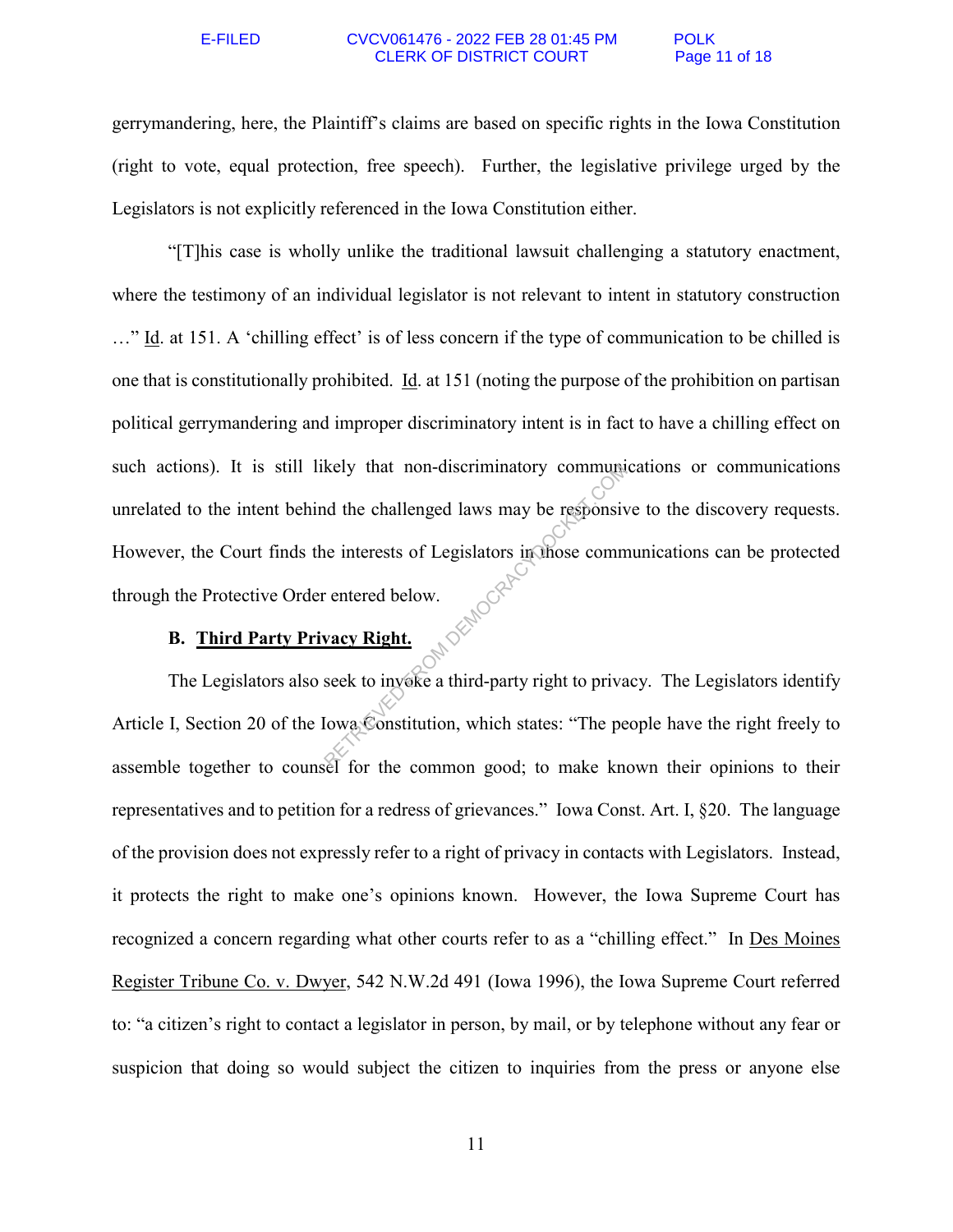regarding the nature of the conversation." Dwyer, 542 N.W.2d at 501. Federal Courts recognize a similar concern in the context of First Amendment freedoms to associate:

[T]he government must justify its actions not only when it imposes direct limitations on associational rights, but also when governmental action would have the practical effect of discouraging the exercise of constitutionally protected political rights.

…

The compelled disclosure of political associations can have just such a chilling effect.

Perry v. Schwarzenegger, 591 F.3d 1126, 1139 (9<sup>th</sup> Cir. 2009). Unlike in <u>Perry</u>, the documents at issue here are not internal communications within a political entity, but third-party communications with Legislators.

 Although the chilling effect is a valid concern, here, the Court finds such concerns can be mitigated. This is not an open records case, such as Dwyer, so the concerns about publicity are less prevalent. Privacy interests of third-parties in the discovery process can be protected by an appropriate protective order. In addition, the compelling and competing interests discussed above must be taken into consideration. Although discovery of a third-party's communication with a Legislator could chill such speech, it may also reveal relevant information regarding an alleged discriminatory intent of the legislation intended to limit the ability of some Iowans to vote. Plaintiff has sought discovery that is rationally related to a compelling government interest and limited its requests in a way that is the least restrict means of obtaining the desired information. See Perry, 591 F.3d at 1140. Reflect is a valid concern, here, the Court<br>of the Court of the Court of the Court of the Court of the Court of the Association<br>rests of third-parties in the discovery process in addition, the compelling and competitivatio

**IT IS THEREFORE ORDERED** that the Motion to Compel Legislators' Discovery Responses is **GRANTED IN PART AND DENIED IN PART.**

 With regard to Request No. 1: the motion to compel is granted in part and denied in part. To the extent this request seeks work product of Legislators in the form of meeting summaries or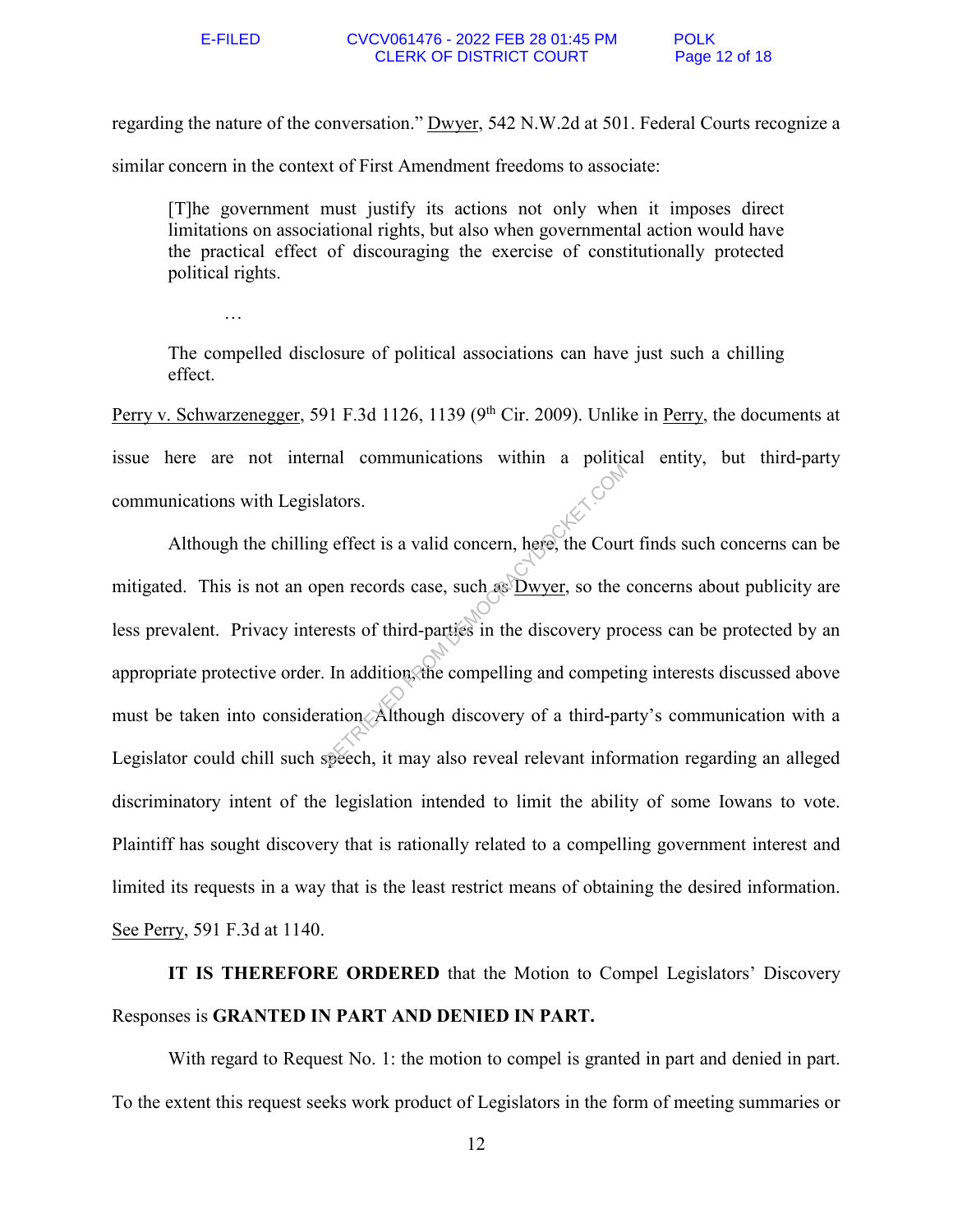notes, the request is DENIED. The Court finds Legislators' individual work product is subject to the legislative privilege and Plaintiff has not overcome that privilege. To the extent the request seeks actual communications or documents exchanged between a Legislator and non-Legislator, the request is granted.

With regard to Request No. 2: the motion to compel is granted.

With regard to Request No. 3: the motion to compel is granted.

## **III. Motion to Compel Intervenor-Defendants' Responses to Discovery.**

Intervenors raise aFirst Amendment privilege, invoking Perry, in response to discovery requests. As noted above, this Court recognizes a concern regarding chilling of free speech due to compelled disclosure. Here, LULAC argues such concerns are limited by seeking only communications by Intervenors with Defendants, Iowa Legislators, or Iowa State and local officials. LULAC indicates that it does not seek communications internal to the Intervernors. This is an important limitation, as it avoids government intrusion into the development of political or policy ideas within a political organization. The Court recognizes a concern regarding<br>the EULAC argues such concerns are<br>nors with Defendants, Iowa Legislator<br>hat it does not seek communications inter<br>s it avoids government intrusion into the<br>al organization.<br>privile

A First Amendment privilege applies to the communications sought. However, Plaintiff may overcome the privilege by demonstrating the information is rationally related to a compelling government interest and the least restrictive means of obtaining the desired information. Perry, 591 F.3d at 1140. As discussed above, the Plaintiff's claims relate to a compelling government interest, the validation of constitutional protections for equal protection, free speech, and the right to vote. "Voting is a fundamental right in Iowa, indeed in the nation." Chiodo v. Section 43.24 Panel, 846 N.W.2d 845, 848 (Iowa 2014). "The right to vote is found at the heart of representative government and is preservative of other basic civil and political rights." Id. "Few issues could be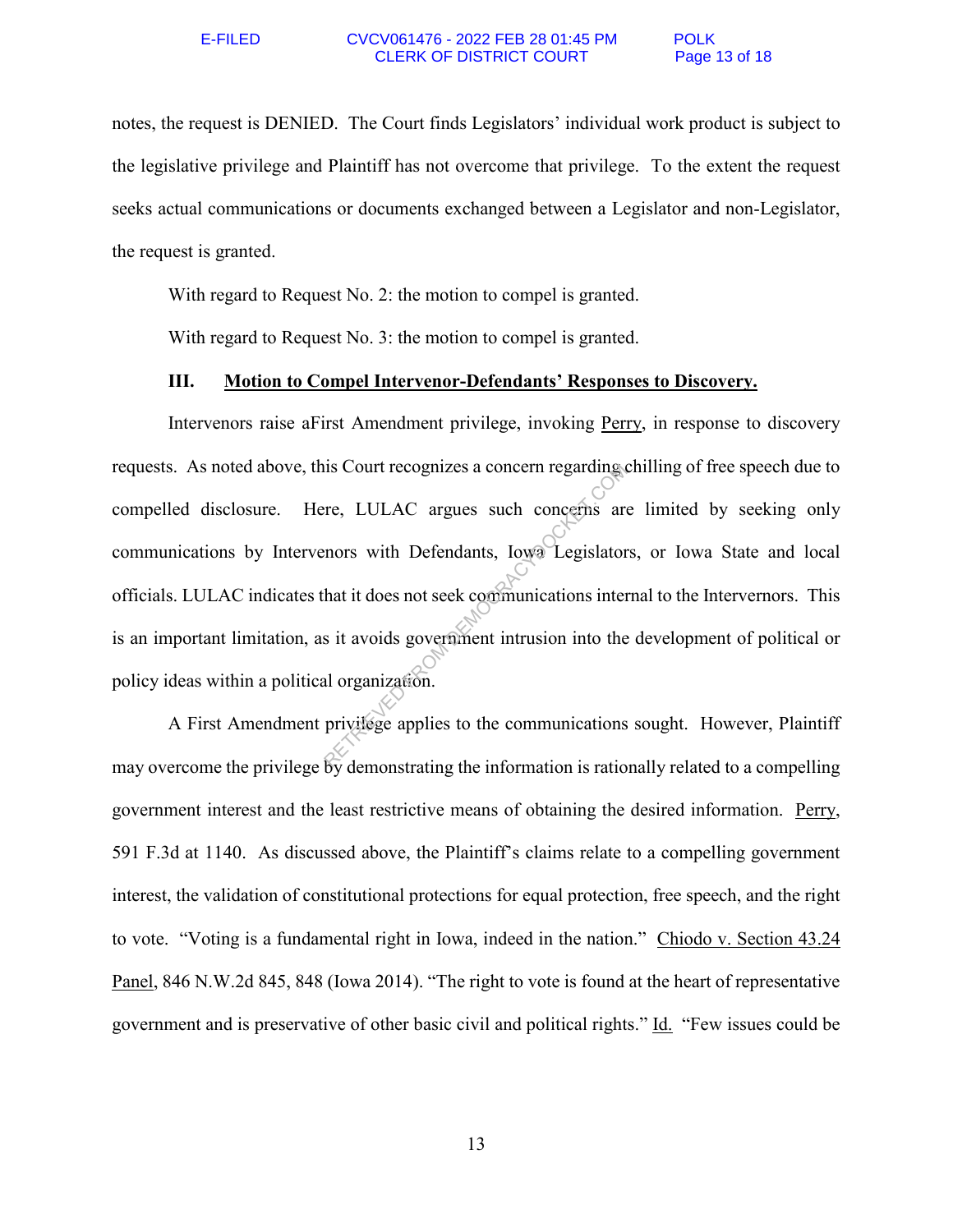more serious to preserving our system of representative democracy." Benisek, 241 F. Supp. 3d at 576.

Further, the Court finds Plaintiff has narrowed its discovery to avoid the serious free speech concerns at issue in Perry, where the focus of the case was internal discussions. Here, the request is least restrictive because Plaintiff agrees to narrow the request to those targeted at discovering legislative intent, which is consistent with the documents that were produced in Perry.

Perry related to a voter initiative amending the California Constitution to provide that only marriage between a man and a woman was valid in California. In Perry, the Ninth Circuit weighed the First Amendment concerns of the proponents of the voter initiative against the discovery needs of the plaintiffs claiming Due Process and Equal Protection violations. Id. at 1140-41. The Court found that the declarations provided by the proponents made a prima facie showing of infringement. The Court also found the plaintiffs had shown the information sought was reasonably calculated to lead to the discovery of admissible evidence, but had not demonstrated a sufficient need to overcome the First Amendment concern. Notably, the Court emphasized that the proponents had already agreed to produce communications actually disseminated to voters, including communications targeted to discrete voter groups. Therefore, the question of the voters' intent could be gained from other sources. Id. at 1144-45. In the proponents of the voter initiative<br>
Reflection proponents and<br>
Reflection proponents made<br>
Iso found the plaintiffs had shown the<br>
It to the discovery of admissible evidence<br>
the First Amendment concern. Notably, th

In Perry, the Proponents agreed to produce communications with those who voted on the law to help determine to the intent behind the law: the relevant actors were the voters, because it was a ballot initiative. Therefore, to the extent LULAC seeks the Intervenors' communications with those who voted on the law, such discovery is supported by a stronger interest. However, just as in Perry, the internal communications of political entities (Intervenors) have a stronger basis for protection. Id.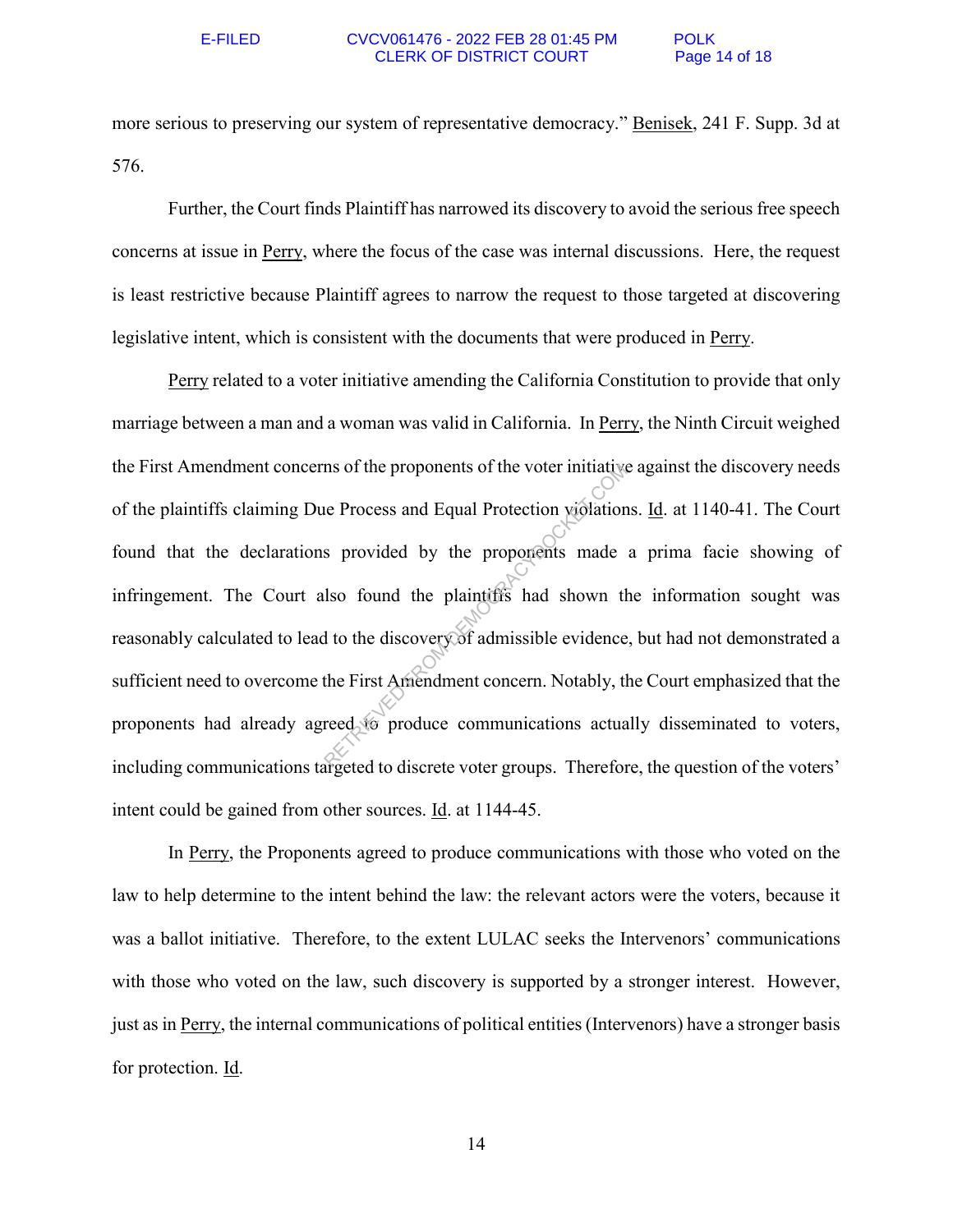### E-FILED CVCV061476 - 2022 FEB 28 01:45 PM POLK CLERK OF DISTRICT COURT Page 15 of 18

LULAC has argued that it seeks only external communications. However, it appears some of the discovery requests or deposition topics are written broadly enough to cover internal discussions. (See e.g. Deposition Notice ¶1 ("Any and all involvement of Intervenor, including internal and external communications, relating to the drafting, passage, or implementation of SF 413 and/or SF 568")); (Request for Production No. 4, seeking production of "all documents and communications regarding …" without qualifying such request to external communications). Some discovery requests also seek discussions with other Intervenors or political entities, as opposed to Defendants, Legislators, or Iowa State or Local Officials. To the extent LULAC seeks internal communications or communications between the various Republican Intervenor Groups or political entities, the Court finds the balancing of interests weighs against compelled production and the free speech concerns have not been overcome. Documents relating to the intent of various third-parties do not necessarily reflect the intent of Legislators, if they were never communicated with those Legislators. Although the Court finds communications with Defendants, Legislators, and State or Local Officials relating to the laws at issue are supported by a compelling interest sufficient to overcome any First Amendment privilege, this is not the case for internal communications or communications with other political entities. See Perry, 591 F.3d at 1144-45 (noting that the information sought by the plaintiffs could be obtained from messages actually communicated to voters and protecting internal communications). communications between the various Ref<br>
t finds the balancing of interests weighs a<br>
have not been overcome. Documents ref<br>
ily reflect the intent of Legislators, if the<br>
ough the Court finds communications w<br>
relating to

**IT IS THEREFORE ORDERED** that the Plaintiff's Motion to Compel Intervenors' Discovery Responses is **GRANTED IN PART AND DENIED IN PART**.

**IT IS FURTHER ORDERED** that the Intervenors' Motion for Protective Order is **GRANTED IN PART AND DENIED IN PART**.

15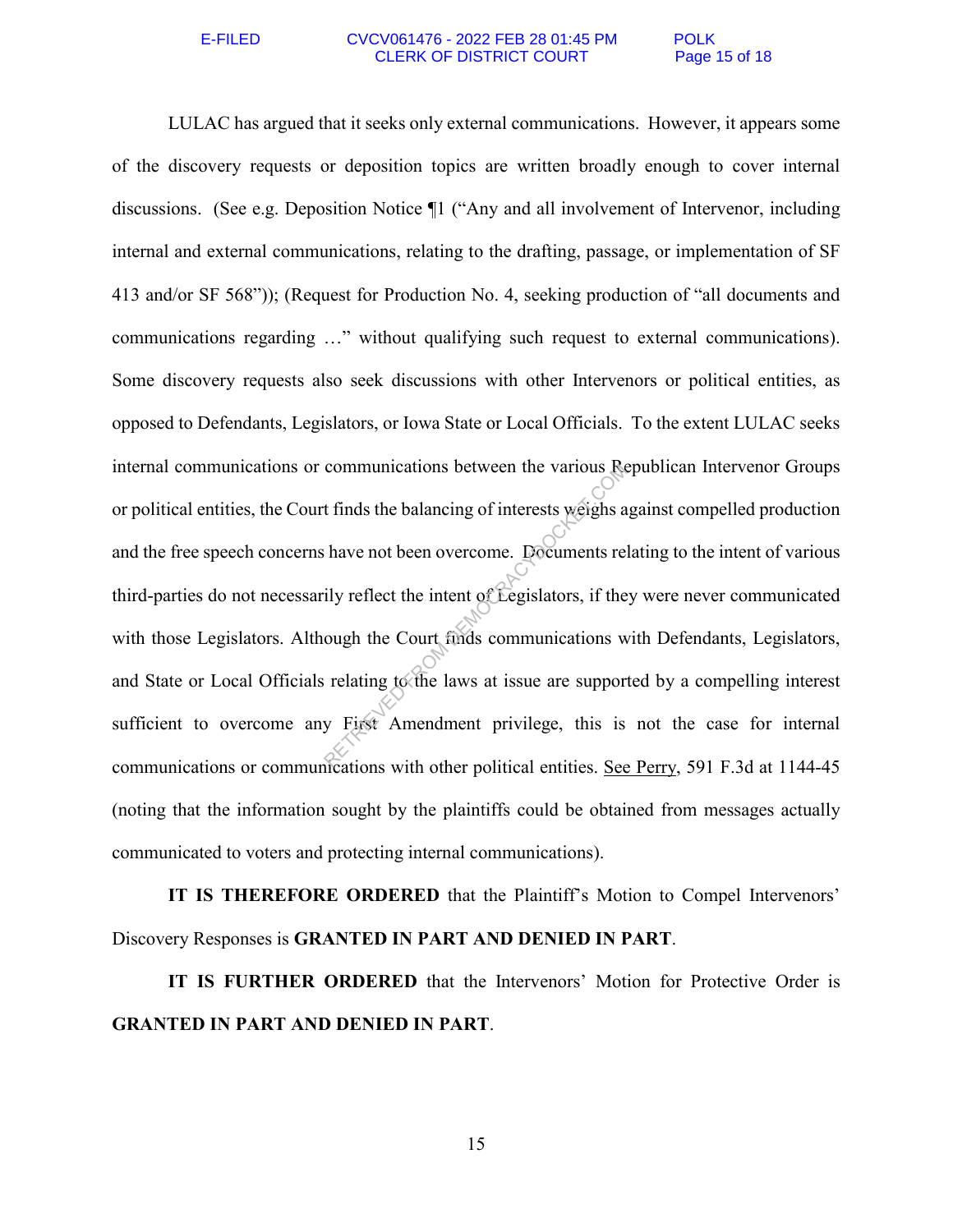Intervenors shall produce responsive discovery regarding the existence of facts (reports, studies) and regarding communications with Legislators, Defendants, and State or Local Officials. Intervenors are not required to produce internal communications or communications with other Intervenors or political entities.

## **IV. Protective Order.**

**IT IS HEREBY ORDERED** that a Protective Order is entered to protect the confidentiality of documents in discovery production.

Discovery shall proceed through the meet and confer process. Intervenors or Legislators may designate any documents or information they believe is protected by the Legislative Privilege or First Amendment Privilege as "Attorneys' Eyes Only (AEO)" or "Confidential." AEO information shall only be provided to Counsel of Record, Legal Staff, any applicable expert witness who signs an agreement to follow the Protective Order, and Court staff. Confidential information may be shared with the Parties. Documents identified as AEO or Confidential cannot be used for any purpose other than this litigation, shall be held in confidence, and must be filed under seal if filed in the case. It's or information they believe is protected<br>lege as "Attorneys' Eyes Only (AEO)<br>provided to Counsel of Record, Legal S<br>ement to follow the Protective Order, an<br>with the Parties. Documents identified as<br>er than this litig

To the extent any Party believes it is necessary for a client representative to be able to access AEO information to prepare the case, they may file a motion identifying such specific person. Designation of documents as AEO or Confidential does not constitute a final determination and either Party may motion the Court to determine an appropriate level of production for any particular document or information. The Parties shall develop a procedure for protecting privileged information at depositions. Admissibility and confidentiality at trial shall be addressed by the trial judge.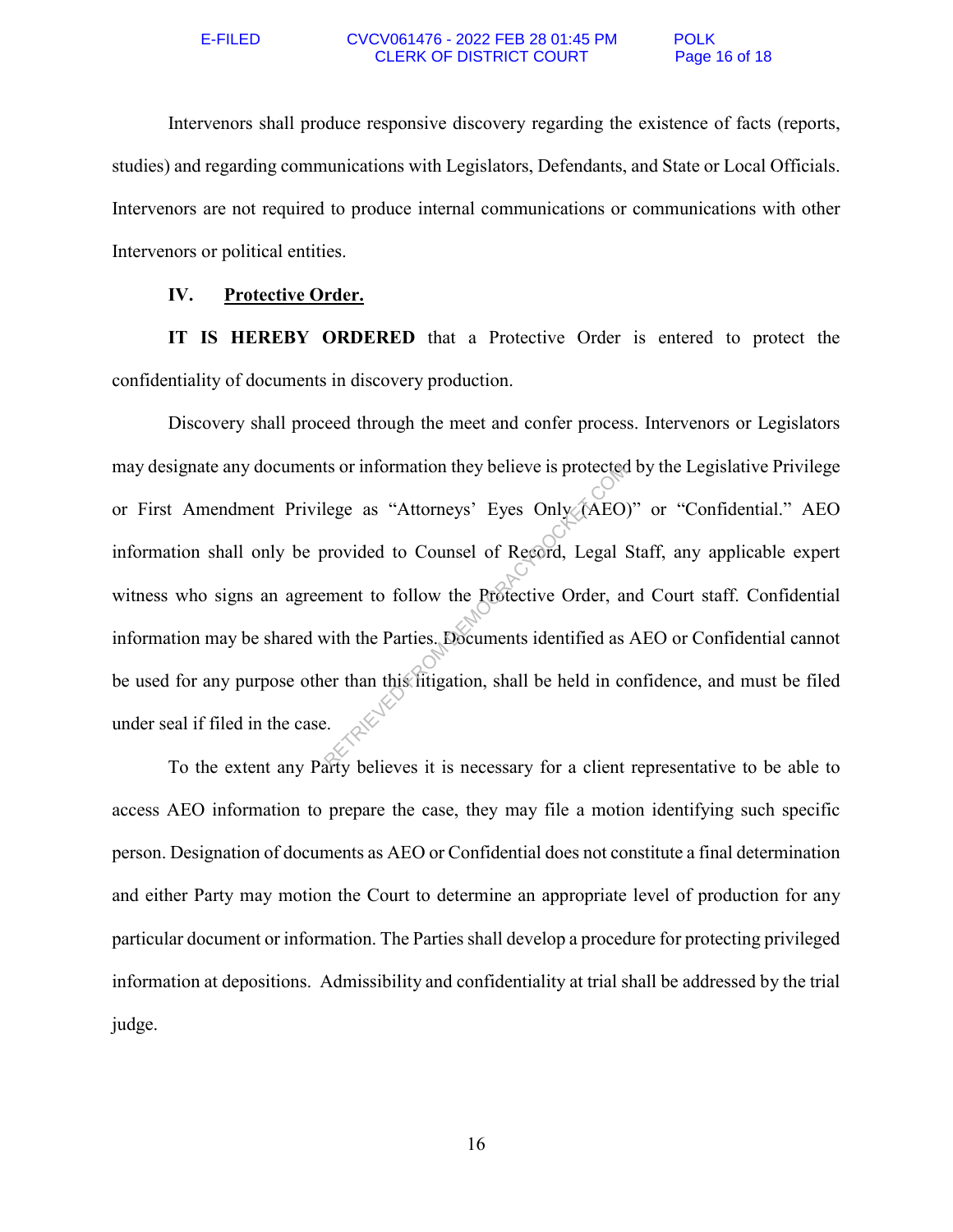### E-FILED CVCV061476 - 2022 FEB 28 01:45 PM POLK<br>CLERK OF DISTRICT COURT Page 17 of 18 **CLERK OF DISTRICT COURT**

Any objections asserted by Intervenors or Legislators in response to discovery shall specifically identify whether documents are being withheld based on the objection. See Iowa R. Civ. P. 1.503(5)(a) (When a party withholds information otherwise discoverable under these rules by claiming that it is privileged or subject to protection as trial-preparation material, the party shall make the claim expressly and shall describe the nature of the documents, communications, or things not produced or disclosed in a manner that, without revealing information itself privileged or protected, will enable other parties to assess the applicability of the privilege or protection."). To the extent Intervenors or Legislators withhold documents within the category the Court finds generally should be produced (for example, based on other discovery objections or privileges not addressed here), Intervenors and Legislators must produce a privilege log. A privilege log is not required for any category of information on which a motion to compel was denied in this order. RETRIEVED FROM DEMOCRAC

# **IT IS SO ORDERED.**